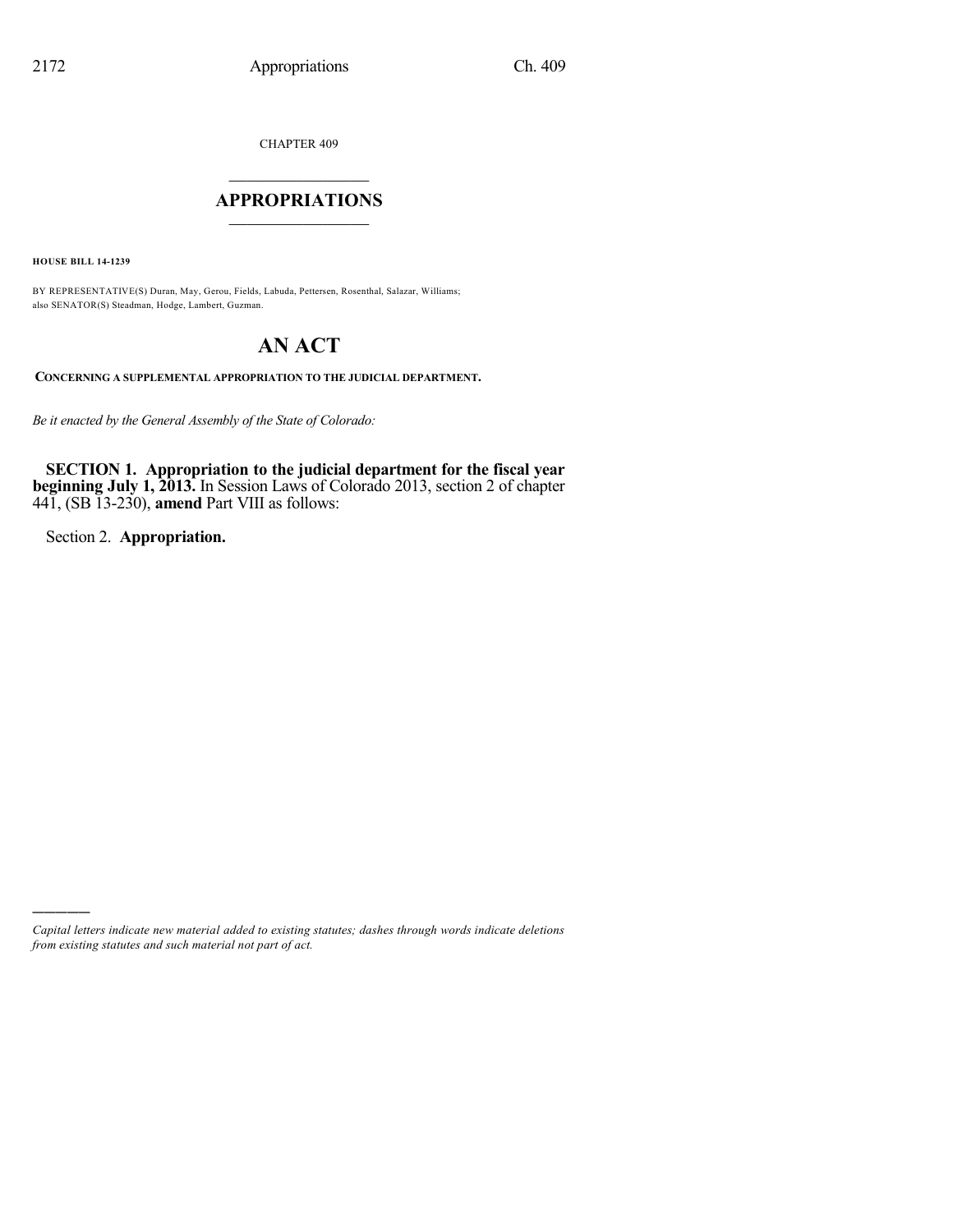|                           | <b>PART VIII</b><br><b>JUDICIAL DEPARTMENT</b> |                               |                                                |                             |                                       |                         |  |  |  |  |
|---------------------------|------------------------------------------------|-------------------------------|------------------------------------------------|-----------------------------|---------------------------------------|-------------------------|--|--|--|--|
| \$                        | S                                              | S                             | S                                              |                             | D<br>۵                                |                         |  |  |  |  |
| ITEM &<br><b>SUBTOTAL</b> | <b>TOTAL</b>                                   | <b>GENERAL</b><br><b>FUND</b> | <b>GENERAL</b><br><b>FUND</b><br><b>EXEMPT</b> | <b>CASH</b><br><b>FUNDS</b> | <b>REAPPROPRIATED</b><br><b>FUNDS</b> | FEDERAL<br><b>FUNDS</b> |  |  |  |  |
| <b>APPROPRIATION FROM</b> |                                                |                               |                                                |                             |                                       |                         |  |  |  |  |

## **(1) SUPREME COURT/COURT OF APPEALS**

| Appellate Court Programs <sup>37</sup> | 11,581,239 | 10,248,849    | 1,332,390 <sup>a</sup>    |                       |
|----------------------------------------|------------|---------------|---------------------------|-----------------------|
|                                        |            | $(122.5$ FTE) | $(17.5$ FTE)              |                       |
| <b>Attorney Regulation</b>             | 7,000,000  |               | $7,000,000(I)^{b}$        |                       |
|                                        |            |               | $(56.0$ FTE)              |                       |
| Continuing Legal                       |            |               |                           |                       |
| Education                              | 410,000    |               | $410,000(1)^c$            |                       |
|                                        |            |               | $(4.0$ FTE)               |                       |
| State Board of                         |            |               |                           |                       |
| Law Examiners                          | 1,050,000  |               | 1,050,000(1) <sup>d</sup> |                       |
|                                        |            |               | $(7.0$ FTE)               |                       |
| Law Library                            | 563,121    |               | $500,000(I)^e$            | $63,121$ <sup>f</sup> |
|                                        |            |               | $(2.5$ FTE)               | $(1.0$ FTE)           |
| <b>Indirect Cost Assessment</b>        | 149,983    |               | $149,983(1)^{g}$          |                       |
|                                        |            | 20,754,343    |                           |                       |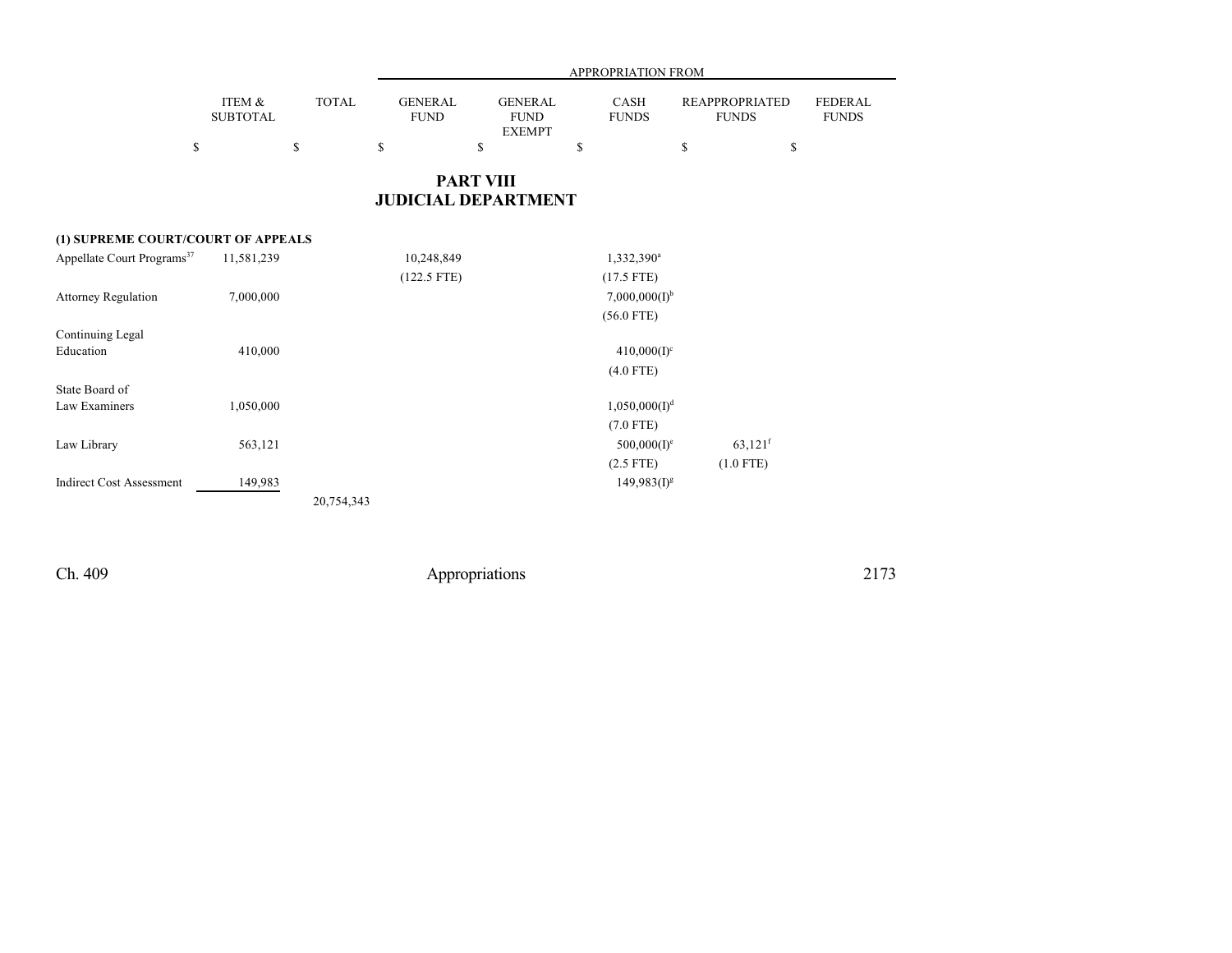|                                      |              |                          | <b>APPROPRIATION FROM</b>                      |                             |                                       |                          |  |  |  |  |  |
|--------------------------------------|--------------|--------------------------|------------------------------------------------|-----------------------------|---------------------------------------|--------------------------|--|--|--|--|--|
| <b>ITEM &amp;</b><br><b>SUBTOTAL</b> | <b>TOTAL</b> | GENER AL.<br><b>FUND</b> | <b>GENERAL</b><br><b>FUND</b><br><b>EXEMPT</b> | <b>CASH</b><br><b>FUNDS</b> | <b>REAPPROPRIATED</b><br><b>FUNDS</b> | FEDERAL.<br><b>FUNDS</b> |  |  |  |  |  |
|                                      |              |                          |                                                |                             |                                       |                          |  |  |  |  |  |
|                                      |              |                          |                                                |                             |                                       |                          |  |  |  |  |  |

<sup>a</sup> Of this amount, \$1,264,390 \$1,260,390 shall be from the Judicial Stabilization Cash Fund created in Section 13-32-101 (6), C.R.S., and \$68,000 \$72,000 shall be from various fees and cost recoveries.

<sup>b</sup> This amount shall be from annual attorney registration fees established by the Colorado Supreme Court pursuant to the Colorado Rules of Civil Procedure, Chapter 18, Rule 227 for the Attorney Regulation Committee, the Attorney Regulation Counsel, and the Presiding Disciplinary Judge established by the Colorado Rules of Civil Procedure, Chapter 20, Rules 251.2, 251.3, and 251.16. These moneys are included for informational purposes as they are continuously appropriated under the Judicial Department's constitutional authority.

<sup>c</sup> This amount shall be from annual attorney registration fees established by the Colorado Supreme Court pursuant to the Colorado Rules of Civil Procedure, Chapter 18, Rule 227 for the Board of Continuing Legal and Judicial Education established by the Colorado Rules of Civil Procedure, Chapter 20, Rule 260.3. These moneys are included for informational purposes as they are continuously appropriated under the Judicial Department's constitutional authority.

<sup>d</sup> This amount shall be from law examination application fees established by the Colorado Supreme Court pursuant to the Colorado Rules of Civil Procedure, Chapter 18, Rules 201.2 and 201.4. These moneys are included for informational purposes as they are continuously appropriated under the Judicial Department's constitutional authority.

<sup>e</sup> This amount shall be from appellate court filing fees and other fees credited to the Supreme Court Library Fund created in Section 13-2-120, C.R.S. These moneys are included for informational purposes as they are continuously appropriated under the Judicial Department's constitutional authority.

f This amount shall be transferred from the Department of Law from the Personal Services line item appropriation within the Legal Services to State Agencies section.

<sup>g</sup> This amount shall be from annual attorney registration fees, law examination application fees, and appellate court filing fees and other fees credited to the Supreme Court Library Fund created in Section 13-2-120, C.R.S. These moneys are included for informational purposes as they are continuously appropriated under the Judicial Department's constitutional authority.

## **(2) COURTS ADMINISTRATION**

## **(A) Administration and Technology**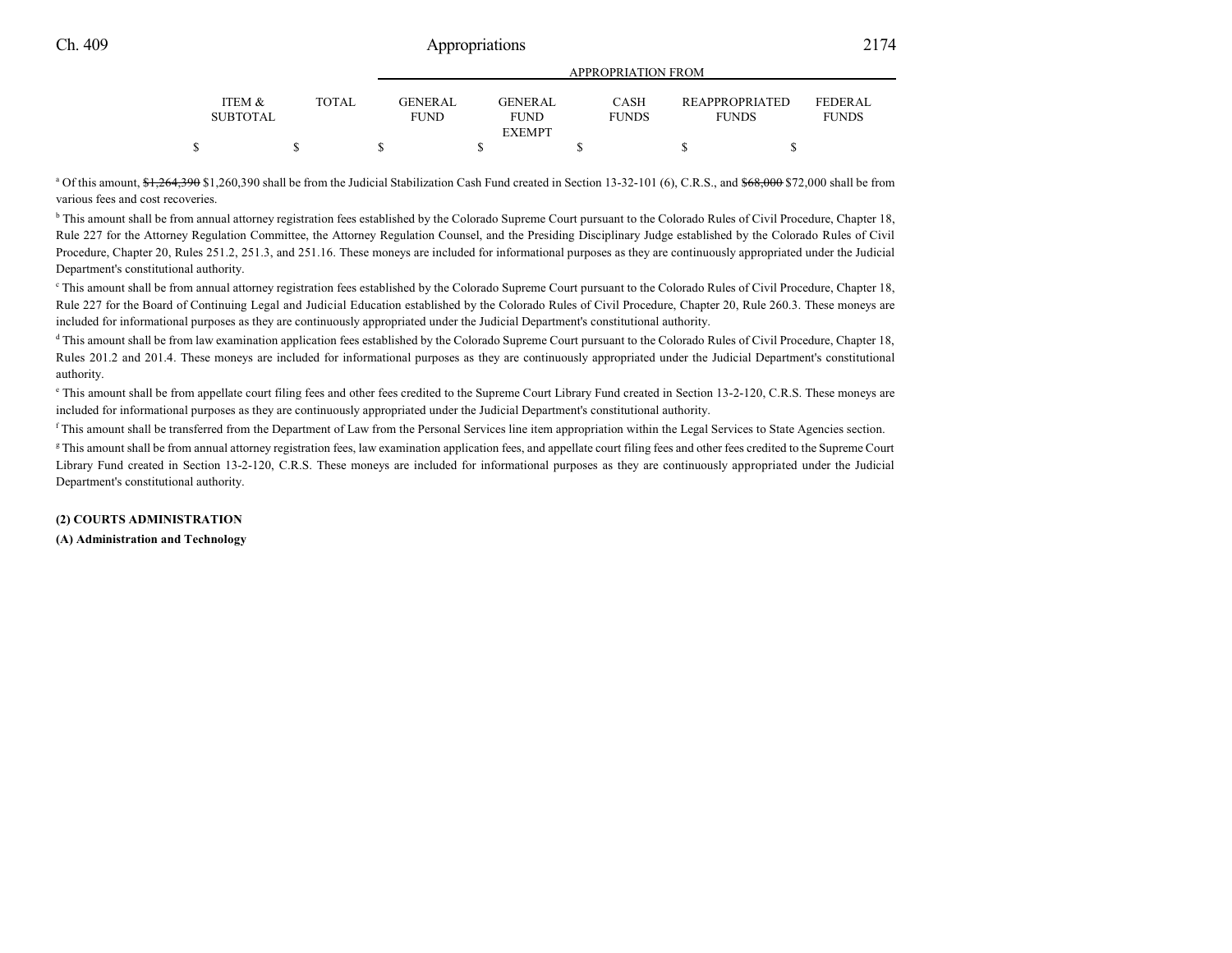| General Courts           |            |               |                        |                        |
|--------------------------|------------|---------------|------------------------|------------------------|
| Administration           | 19,919,542 | 12,109,981    | 5,893,302 <sup>a</sup> | 1,916,259 <sup>b</sup> |
|                          |            | $(172.0$ FTE) | $(32.0$ FTE)           | $(2.0$ FTE)            |
| Information Technology   |            |               |                        |                        |
| Infrastructure           | 4,637,841  | 403,094       | $4,234,747^{\circ}$    |                        |
| Indirect Cost Assessment | 593,237    |               | 581.957 <sup>d</sup>   | $11.280^{\circ}$       |
|                          | 25,150,620 |               |                        |                        |

<sup>a</sup> Of this amount, an estimated \$5,447,927 shall be from the Judicial Department Information Technology Cash Fund created in Section 13-32-114 (1), C.R.S., \$210,667 shall be from the Judicial Stabilization Cash Fund created in Section 13-32-101 (6), C.R.S., \$91,078 shall be from the Correctional Treatment Cash Fund created in Section 18-19-103 (4) (a), C.R.S., and an estimated \$143,630 shall be from various sources of cash funds.

<sup>b</sup> Of this amount, \$1,672,100 shall be from departmental indirect cost recoveries, an estimated \$142,000 shall be from indirect cost recoveries from federal grants to cover both departmental and statewide indirect costs, and \$102,159 shall be from statewide indirect cost recoveries collected by the Judicial Department.

This amount shall be from the Judicial Department Information Technology Cash Fund created in Section 13-32-114 (1), C.R.S.

d This amount shall be from various fees and cost recoveries.

e This amount shall be from various source of reappropriated funds.

## **(B) Central Appropriations**

| Health, Life, and Dental         | 24,919,320 | 22,860,367 | 2,058,953 <sup>a</sup>   |
|----------------------------------|------------|------------|--------------------------|
| Short-term Disability            | 324,428    | 247,005    | $77.423$ <sup>a</sup>    |
| S.B. 04-257 Amortization         |            |            |                          |
| <b>Equalization Disbursement</b> | 6,963,558  | 5,397,337  | $1,566,221$ <sup>a</sup> |
| S.B. 06-235                      |            |            |                          |
| Supplemental Amortization        |            |            |                          |
| <b>Equalization Disbursement</b> | 6,081,988  | 4,689,972  | $1,392,016^a$            |
| <b>Salary Survey</b>             | 5,698,482  | 4,676,224  | $1,022,258^a$            |
| Merit Pay                        | 3,370,314  | 2,788,409  | 581,905 <sup>a</sup>     |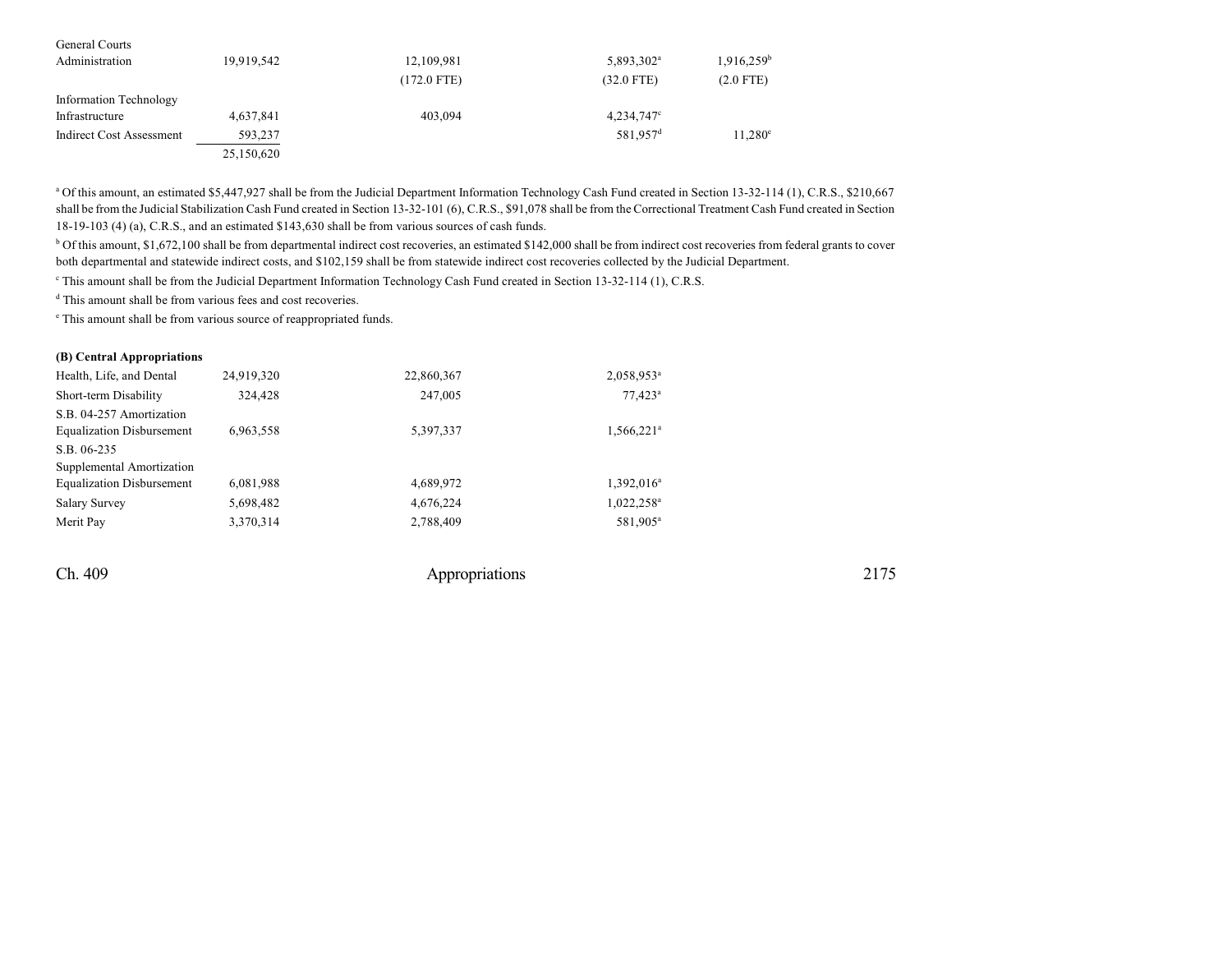|  |  | c      |
|--|--|--------|
|  |  | ر<br>∠ |
|  |  |        |

|                            |                           |              | APPROPRIATION FROM            |                                                |    |                      |    |                                       |                                |  |
|----------------------------|---------------------------|--------------|-------------------------------|------------------------------------------------|----|----------------------|----|---------------------------------------|--------------------------------|--|
|                            | ITEM &<br><b>SUBTOTAL</b> | <b>TOTAL</b> | <b>GENERAL</b><br><b>FUND</b> | <b>GENERAL</b><br><b>FUND</b><br><b>EXEMPT</b> |    | CASH<br><b>FUNDS</b> |    | <b>REAPPROPRIATED</b><br><b>FUNDS</b> | <b>FEDERAL</b><br><b>FUNDS</b> |  |
|                            | \$                        | \$           | \$                            | \$                                             | \$ |                      | \$ | \$                                    |                                |  |
| Workers' Compensation      | 1,337,492                 |              | 1,337,492                     |                                                |    |                      |    |                                       |                                |  |
| <b>Legal Services</b>      |                           |              |                               |                                                |    |                      |    |                                       |                                |  |
| for 2,204 hours            | 200,740                   |              | 200,740                       |                                                |    |                      |    |                                       |                                |  |
| Purchase of Services       |                           |              |                               |                                                |    |                      |    |                                       |                                |  |
| from Computer Center       | 699,378                   |              | 699,378                       |                                                |    |                      |    |                                       |                                |  |
| Colorado State Network     | 1,666,209                 |              | 1,666,209                     |                                                |    |                      |    |                                       |                                |  |
| Payment to Risk            |                           |              |                               |                                                |    |                      |    |                                       |                                |  |
| Management and             |                           |              |                               |                                                |    |                      |    |                                       |                                |  |
| Property Funds             | 607,112                   |              | 607,112                       |                                                |    |                      |    |                                       |                                |  |
| Vehicle Lease Payments     | 88,182                    |              | 88,182                        |                                                |    |                      |    |                                       |                                |  |
| Ralph L. Carr              |                           |              |                               |                                                |    |                      |    |                                       |                                |  |
| Colorado Judicial          |                           |              |                               |                                                |    |                      |    |                                       |                                |  |
| Center Leased Space        | 2,063,194                 |              | 2,063,194                     |                                                |    |                      |    |                                       |                                |  |
| Communication              |                           |              |                               |                                                |    |                      |    |                                       |                                |  |
| Services Payments          | 18,297                    |              | 18,297                        |                                                |    |                      |    |                                       |                                |  |
| <b>COFRS</b> Modernization | 1,056,857                 |              | 1,056,857                     |                                                |    |                      |    |                                       |                                |  |
| Information                |                           |              |                               |                                                |    |                      |    |                                       |                                |  |
| <b>Technology Security</b> | 24,047                    |              | 24,047                        |                                                |    |                      |    |                                       |                                |  |
| Lease Purchase             | 119,878                   |              | 119,878                       |                                                |    |                      |    |                                       |                                |  |
|                            | 55,239,476                |              |                               |                                                |    |                      |    |                                       |                                |  |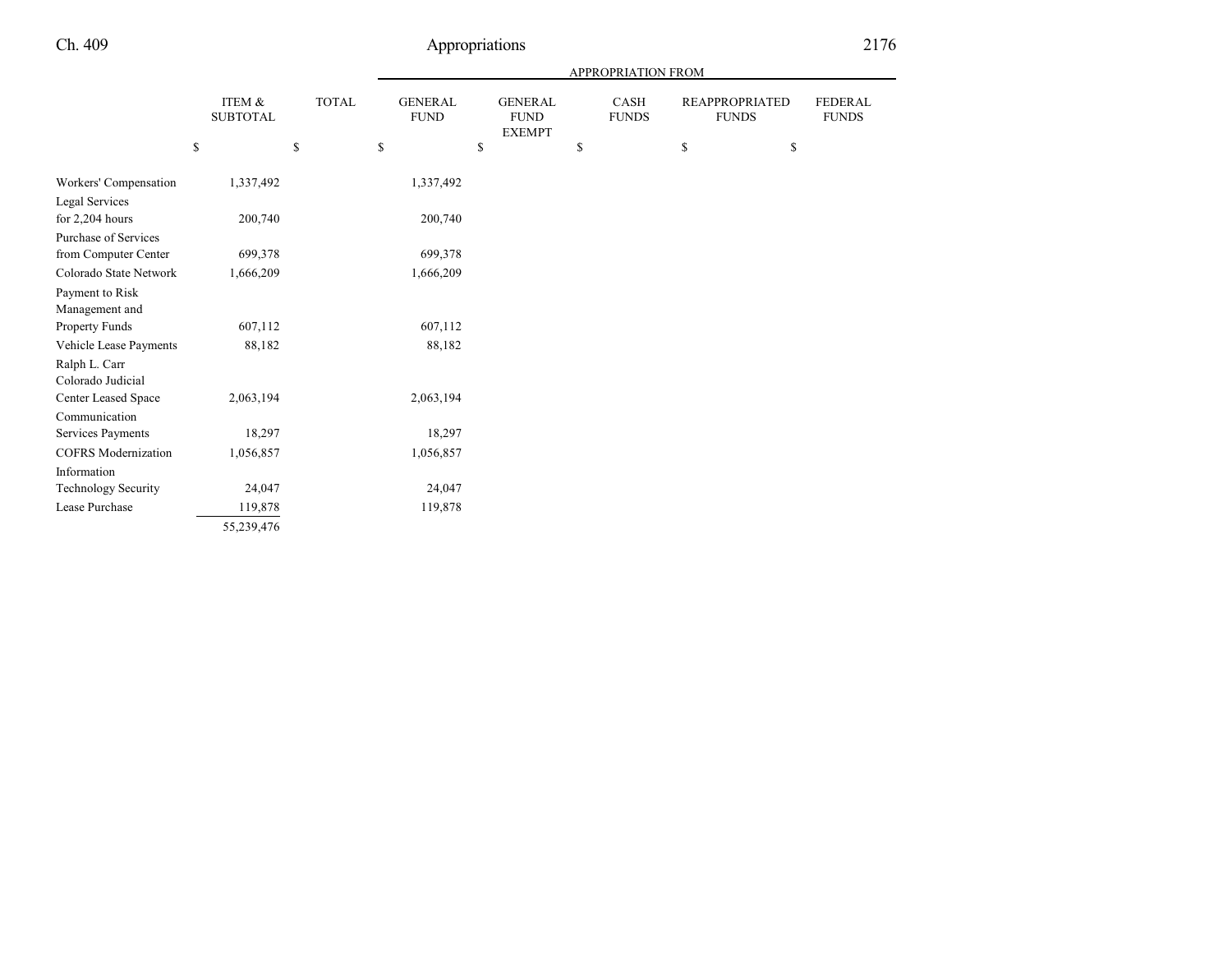<sup>a</sup> These amounts shall be from various sources of cash funds including: the Judicial Stabilization Cash Fund created in Section 13-32-101 (6), C.R.S., the State Commission on Judicial Performance Cash Fund created in Section 13-5.5-107 (1), C.R.S., the Offender Services Fund created in Section 16-11-214 (1) (a), C.R.S., the Judicial Department Information Technology Cash Fund created in Section 13-32-114 (1), C.R.S., the Fines Collection Cash Fund created in Section 18-1.3-401 (1) (a) (III) (D), C.R.S., the Correctional Treatment Cash Fund created in Section 18-19-103 (4) (a), C.R.S., and the Alcohol and Drug Driving Safety Program Fund created in Section 42-4-1301.3 (4) (a), C.R.S.

#### **(C) Centrally Administered Programs**

| Victim Assistance          | 16,375,000 |              | $16,375,000(I)^a$        |                      |
|----------------------------|------------|--------------|--------------------------|----------------------|
| Victim Compensation        | 12,175,000 |              | $12,175,000(I)^{b}$      |                      |
| Collections Investigators  | 5,157,739  |              | $4,260,198$ <sup>c</sup> | 897,541 <sup>d</sup> |
|                            |            |              | $(83.2$ FTE)             |                      |
| Problem-solving Courts     | 3,045,535  |              | $3,045,535^e$            |                      |
|                            |            |              | $(41.5$ FTE)             |                      |
| Language Interpreters      | 3,662,739  | 3,376,239    | 286,500 <sup>f</sup>     |                      |
|                            |            | $(25.0$ FTE) |                          |                      |
| Courthouse Security        | 3,214,989  |              | $3,214,989$ <sup>g</sup> |                      |
|                            |            |              | $(1.0$ FTE)              |                      |
| Courthouse Capital/        |            |              |                          |                      |
| Infrastructure Maintenance | 3,956,958  | 20,042       | 3,936,916 <sup>e</sup>   |                      |
| Senior Judge Program       | 1,400,000  |              | $1,400,000$ <sup>e</sup> |                      |
| Judicial Education         |            |              |                          |                      |
| and Training               | 1,462,036  |              | $1,462,036$ <sup>e</sup> |                      |
|                            |            |              | $(2.0$ FTE)              |                      |
| Office of Judicial         |            |              |                          |                      |
| Performance Evaluation     | 920,955    |              | $920,955^h$              |                      |
|                            |            |              | $(2.0$ FTE)              |                      |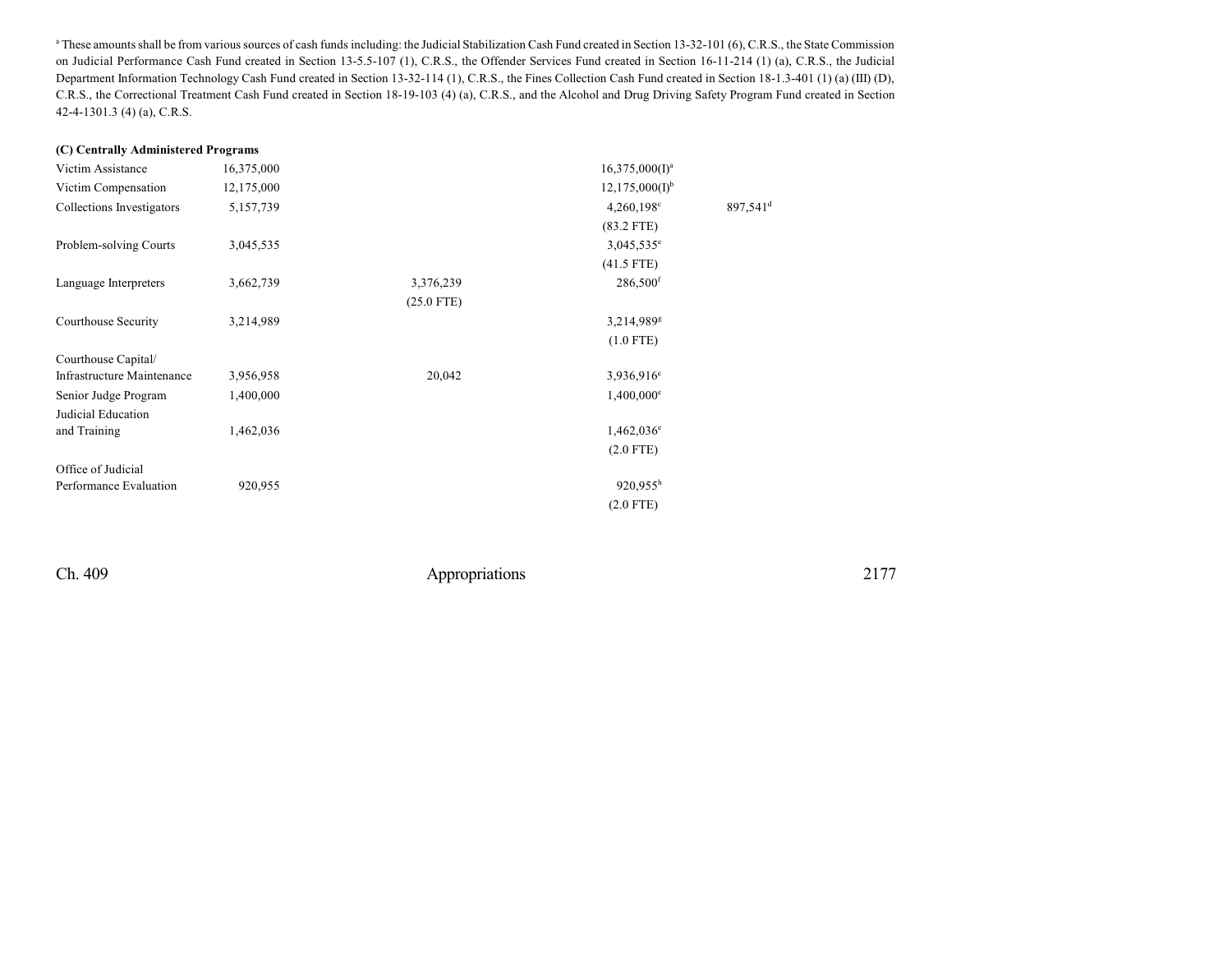|                           |                           |              |                               |                                                | APPROPRIATION FROM          |                                       |                                |
|---------------------------|---------------------------|--------------|-------------------------------|------------------------------------------------|-----------------------------|---------------------------------------|--------------------------------|
|                           | ITEM &<br><b>SUBTOTAL</b> | <b>TOTAL</b> | <b>GENERAL</b><br><b>FUND</b> | <b>GENERAL</b><br><b>FUND</b><br><b>EXEMPT</b> | <b>CASH</b><br><b>FUNDS</b> | <b>REAPPROPRIATED</b><br><b>FUNDS</b> | <b>FEDERAL</b><br><b>FUNDS</b> |
| \$                        |                           | \$           | \$                            | \$                                             | \$                          | \$                                    | \$                             |
| Family Violence           |                           |              |                               |                                                |                             |                                       |                                |
| Justice Grants            | 1,170,000                 |              | 1,000,000                     |                                                | $170,000^{\rm i}$           |                                       |                                |
| Family-friendly           |                           |              |                               |                                                |                             |                                       |                                |
| Court Program             | 375,000                   |              |                               |                                                | 375,000 <sup>j</sup>        |                                       |                                |
|                           |                           |              |                               |                                                | $(0.5$ FTE)                 |                                       |                                |
| Child Support Enforcement | 90,900                    |              | 30,904                        |                                                |                             | $59,996^k$                            |                                |
|                           |                           |              |                               |                                                |                             | $(1.0$ FTE)                           |                                |
|                           | 53,006,851                |              |                               |                                                |                             |                                       |                                |

<sup>a</sup> This amount shall be from the Victims and Witnesses Assistance and Law Enforcement (VALE) Fund established in the office of the court administrator of each judicial district pursuant to Section 24-4.2-103 (1), C.R.S. These moneys are included for informational purposes as each judicial district court administrator and district attorneys are authorized to spend these moneys without an appropriation for statutorily authorized purposes.

<sup>b</sup> This amount shall be from the Crime Victim Compensation Fund established in the office of the court administrator of each judicial district pursuant to Section 24-4.1-117 (1), C.R.S. These moneys are included for informational purposes as each judicial district court administrator and district attorneys are authorized to spend these moneys without an appropriation.

<sup>c</sup> Of this amount, an estimated \$3,360,198 shall be from the Judicial Collection Enhancement Fund created in Section 16-11-101.6 (2), C.R.S., and an estimated \$900,000 shall be from the Fines Collection Cash Fund created in Section 18-1.3-401 (1) (a) (III) (D), C.R.S.

d This amount shall be transferred from the Victim Assistance line item appropriation within this subsection.

e These amounts shall be from the Judicial Stabilization Cash Fund created in Section 13-32-101 (6), C.R.S.

<sup>f</sup> Of this amount, \$236,500 shall be from the Judicial Stabilization Cash Fund created in Section 13-32-101 (6), C.R.S., and \$50,000 shall be from various fees, cost recoveries, and grants.

g This amount shall be from the Court Security Cash Fund created in Section 13-1-204 (1) (a), C.R.S.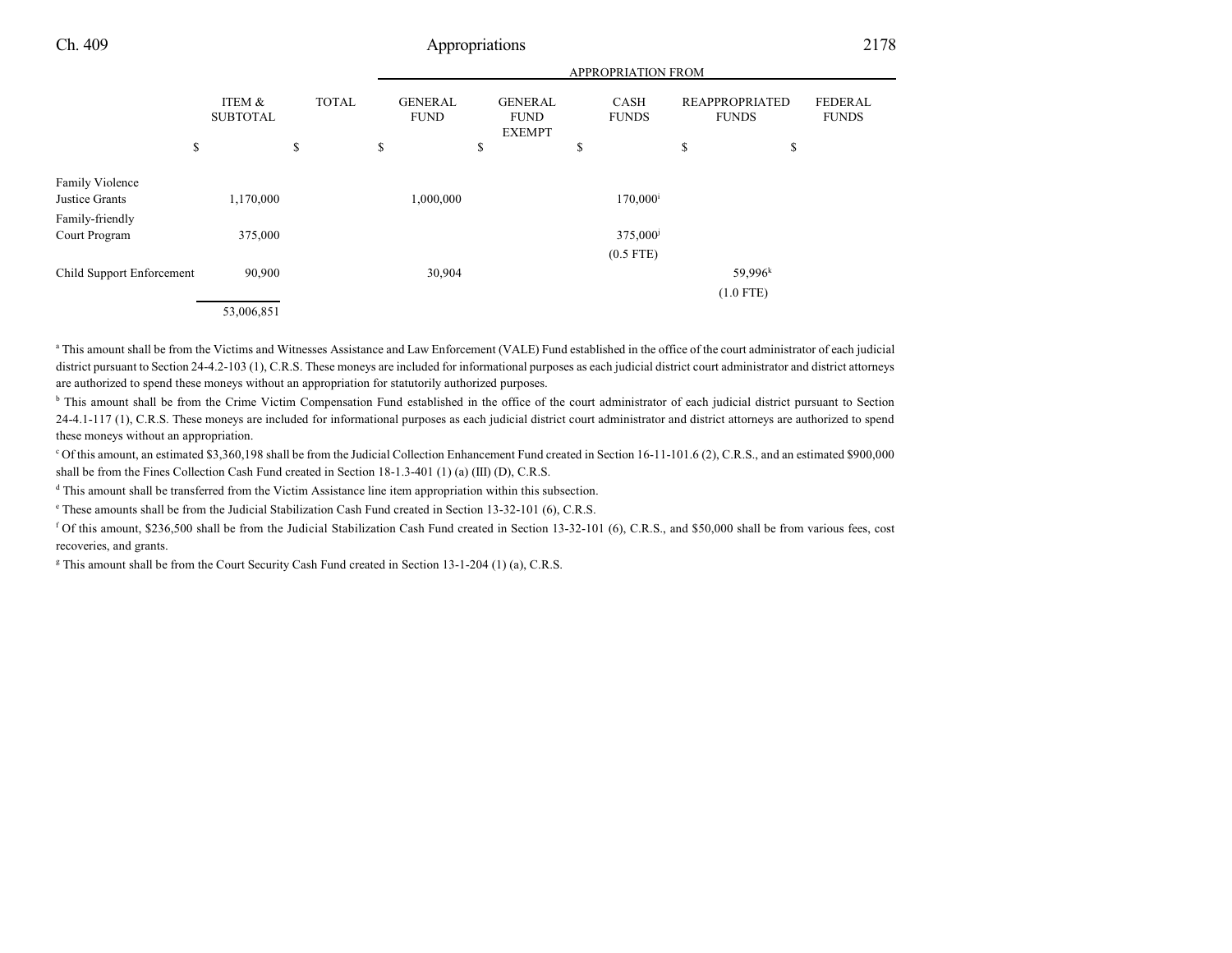<sup>h</sup> This amount shall be from the State Commission on Judicial Performance Cash Fund created in Section 13-5.5-107 (1), C.R.S.

i This amount shall be from the Family Violence Justice Fund created in Section 14-4-107 (1), C.R.S.

j This amount shall be from the Family-friendly Court Program Cash Fund created in Section 13-3-113 (6) (a), C.R.S.

140,890,230

k This amount shall be transferred from the Department of Human Services from the Child Support Enforcement line item appropriation within the Office of Self Sufficiency section.

|                           | (D) Ralph L. Carr Colorado Judicial Center |                     |
|---------------------------|--------------------------------------------|---------------------|
| Personal Services         | 1,442,049                                  |                     |
|                           | $(2.0$ FTE)                                |                     |
| <b>Operating Expenses</b> | 4,026,234                                  |                     |
| Controlled Maintenance    | 2,025,000                                  |                     |
|                           | 7.493,283                                  | $2,503,602^{\rm a}$ |

<sup>a</sup> These amounts shall be from the Justice Center Cash Fund created in Section 13-32-101 (7) (a), C.R.S. The reappropriated funds reflect transfers from appropriations to state agencies for Ralph L. Carr Colorado Judicial Center Leased Space that will be credited to the Justice Center Cash Fund, including \$2,926,487 from the Department of Law and \$2,063,194 from the Central Appropriations subsection of this section.

| (3) TRIAL COURTS                   |             |                 |                         |                     |
|------------------------------------|-------------|-----------------|-------------------------|---------------------|
|                                    |             |                 |                         |                     |
| Trial Court Programs <sup>37</sup> | 124,961,437 | 92,803,540      | 31,057,897 <sup>a</sup> | $1,100,000^{\rm b}$ |
|                                    |             | $(1,435.8$ FTE) | $(368.3$ FTE)           |                     |
| Court Costs,                       |             |                 |                         |                     |
| Jury Costs, and                    |             |                 |                         |                     |
| Court-appointed Counsel            | 15,985,692  | 15,500,692      | $485,000^{\circ}$       |                     |
|                                    | 15,940,692  | 15,455,692      |                         |                     |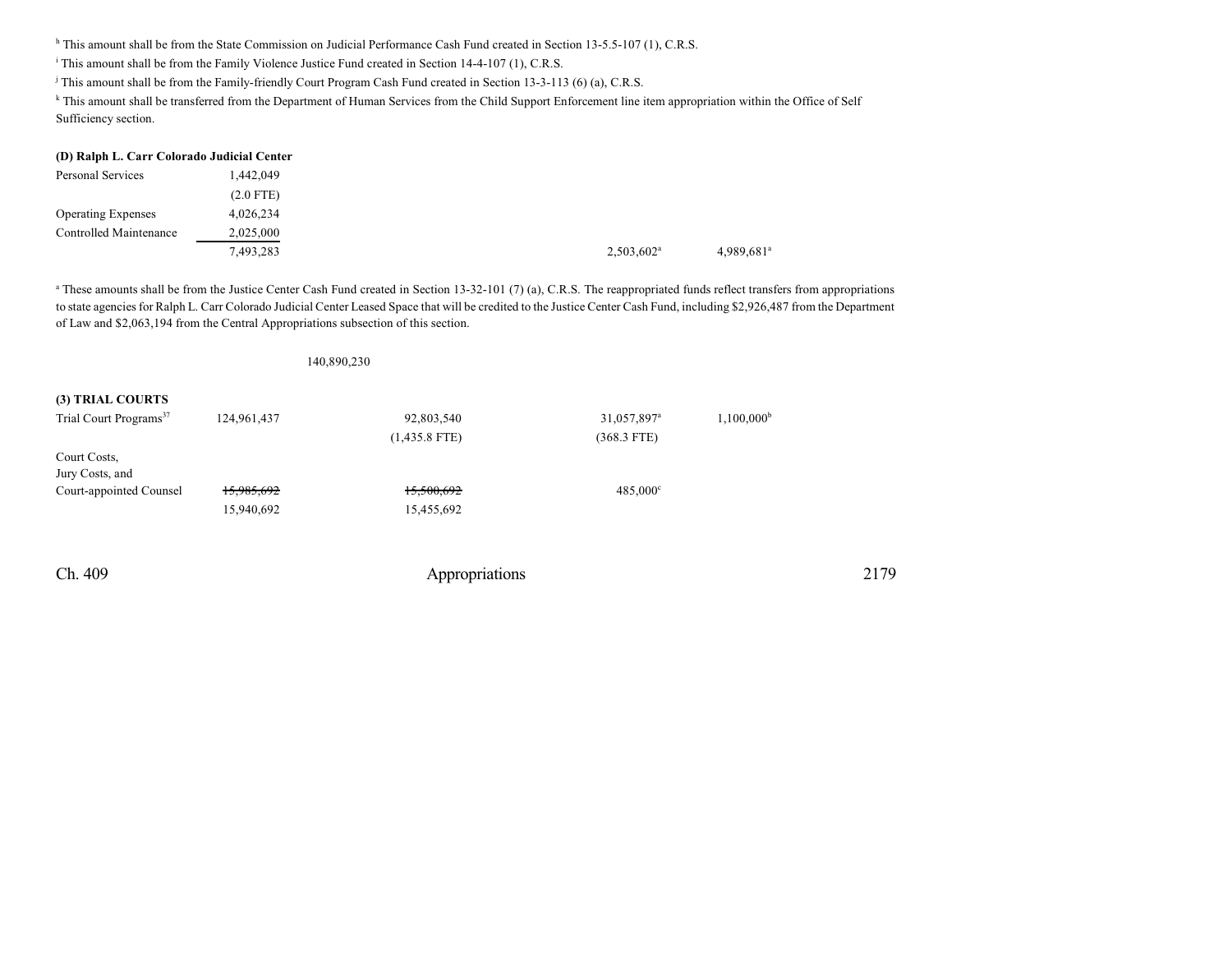|                                                   | <b>APPROPRIATION FROM</b> |    |              |    |                               |    |                                                |                      |                                       |                                |
|---------------------------------------------------|---------------------------|----|--------------|----|-------------------------------|----|------------------------------------------------|----------------------|---------------------------------------|--------------------------------|
|                                                   | ITEM &<br><b>SUBTOTAL</b> |    | <b>TOTAL</b> |    | <b>GENERAL</b><br><b>FUND</b> |    | <b>GENERAL</b><br><b>FUND</b><br><b>EXEMPT</b> | CASH<br><b>FUNDS</b> | <b>REAPPROPRIATED</b><br><b>FUNDS</b> | <b>FEDERAL</b><br><b>FUNDS</b> |
|                                                   | \$                        | \$ |              | \$ |                               | \$ |                                                | \$                   | \$<br>\$                              |                                |
| District Attorney<br>Mandated Costs <sup>38</sup> | 2,651,916                 |    |              |    | 2,491,916                     |    |                                                | $160,000^{\circ}$    |                                       |                                |
| Federal Funds                                     |                           |    |              |    |                               |    |                                                |                      |                                       |                                |
| and Other Grants                                  | 2,900,000                 |    |              |    |                               |    |                                                | 975,000°             | $300,000$ <sup>d</sup>                | 1,625,000(I)                   |
|                                                   |                           |    |              |    |                               |    |                                                | $(3.0$ FTE)          | $(6.0$ FTE)                           | $(5.0$ FTE)                    |
|                                                   |                           |    | 146,499,045  |    |                               |    |                                                |                      |                                       |                                |
|                                                   |                           |    | 146,454,045  |    |                               |    |                                                |                      |                                       |                                |

<sup>a</sup> Of this amount, an estimated \$28,382,897 shall be from the Judicial Stabilization Cash Fund created in Section 13-32-101 (6), C.R.S., an estimated \$65,000 shall be from the sale of jury pattern instructions, an estimated \$10,000 shall be from the Water Adjudication Cash Fund created in Section 37-92-309 (4) (a), C.R.S., and an estimated \$2,600,000 shall be from various fees and other cost recoveries.

<sup>b</sup> This amount shall be transferred from the Department of Human Services from the Child Support Enforcement line item appropriation within the Office of Self Sufficiency section.

c These amounts shall be from various fees, cost recoveries, and grants.

d This amount shall be transferred from the Department of Public Safety and the Department of Human Services from federal funds.

## **(4) PROBATION AND RELATED SERVICES**

| <b>Probation Programs</b>  | 75,932,735 | 65,381,056    | $10.551.679^{\circ}$    |                         |
|----------------------------|------------|---------------|-------------------------|-------------------------|
|                            |            | $(995.5$ FTE) | (153.9 FTE)             |                         |
| <b>Offender Treatment</b>  |            |               |                         |                         |
| and Services <sup>39</sup> | 26,672,355 | 667.197       | 13,525,312 <sup>b</sup> | 12,479,846 <sup>c</sup> |
|                            | 26,812,355 |               | $13,665,312^b$          |                         |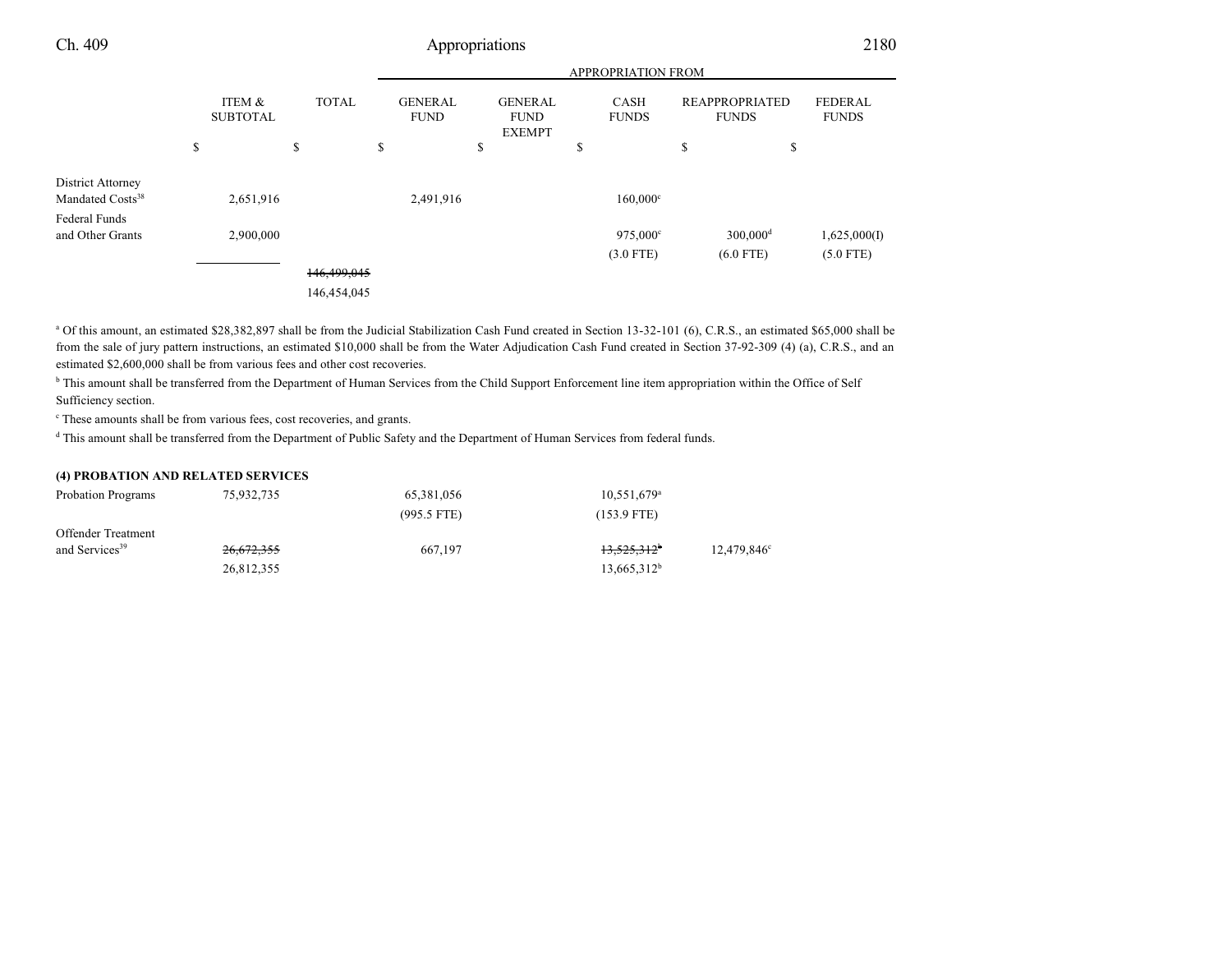| Appropriation to                |            |             |            |                        |                        |              |
|---------------------------------|------------|-------------|------------|------------------------|------------------------|--------------|
| the Correctional                |            |             |            |                        |                        |              |
| <b>Treatment Cash Fund</b>      | 11,700,000 |             | 11,700,000 |                        |                        |              |
| S.B. 91-94                      |            |             |            |                        |                        |              |
| Juvenile Services               | 2,496,837  |             |            |                        | 2,496,837 <sup>d</sup> |              |
|                                 |            |             |            |                        | $(25.0$ FTE)           |              |
| Reimbursements to               |            |             |            |                        |                        |              |
| Law Enforcement                 |            |             |            |                        |                        |              |
| Agencies for the Costs          |            |             |            |                        |                        |              |
| of Returning a Probationer      | 187,500    |             |            | 187,500 <sup>e</sup>   |                        |              |
| <b>Victims Grants</b>           | 650,000    |             |            |                        | 650,000 <sup>f</sup>   |              |
|                                 |            |             |            |                        | $(6.0$ FTE)            |              |
| <b>Federal Funds</b>            |            |             |            |                        |                        |              |
| and Other Grants                | 5,600,000  |             |            | 1,950,000 <sup>g</sup> | $850,000$ <sup>h</sup> | 2,800,000(I) |
|                                 |            |             |            | $(2.0$ FTE)            | $(18.0$ FTE)           | $(13.0$ FTE) |
| <b>Indirect Cost Assessment</b> | 1,031,039  |             |            | 1,031,039g             |                        |              |
|                                 |            | 124,270,466 |            |                        |                        |              |
|                                 |            | 124,410,466 |            |                        |                        |              |

<sup>a</sup> Of this amount, it is estimated that \$4,915,426 shall be from the Offender Services Fund created in Section 16-11-214 (1) (a), C.R.S., \$4,795,414 shall be from the Alcohol and Drug Driving Safety Program Fund created in Section 42-4-1301.3 (4) (a), C.R.S., \$702,114 shall be from the Correctional Treatment Cash Fund created in Section 18-19-103 (4) (a), C.R.S., \$58,725 shall be from the Offender Identification Fund created in Section 24-33.5-415.6 (1), C.R.S., and \$80,000 shall be from various fees and cost recoveries.

<sup>b</sup> Of this amount, it is estimated that \$9,097,255 shall be from the Offender Services Fund created in Section 16-11-214 (1) (a), C.R.S., \$3,916,028 shall be from the Correctional Treatment Cash Fund created in Section 18-19-103 (4) (a), C.R.S., \$302,029 shall be from the Sex Offender Surcharge Fund created in Section 18-21-103 (3), C.R.S., and \$210,000 \$350,000 shall be from various fees and cost recoveries.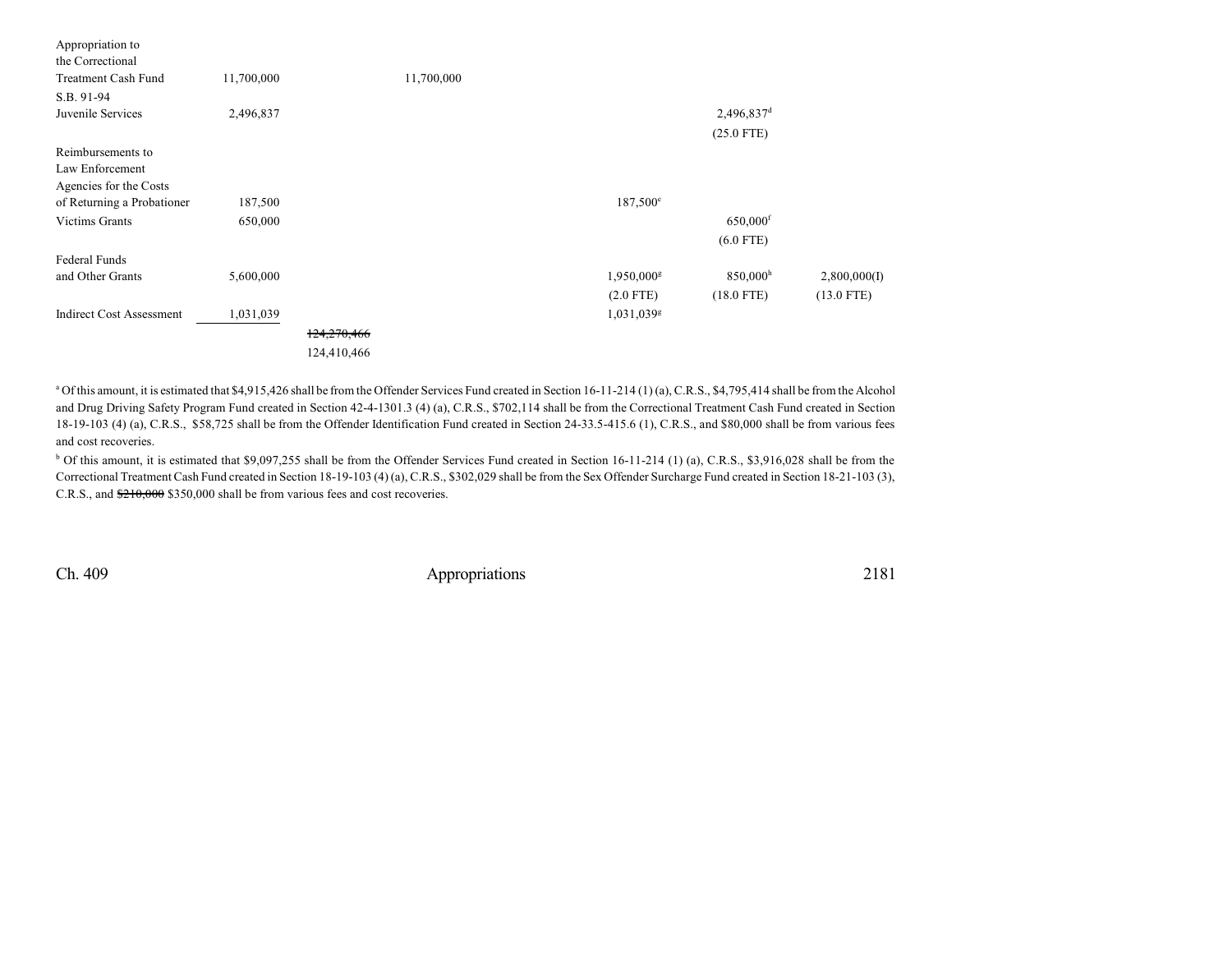|                           |       |                                | APPROPRIATION FROM                             |                             |                                       |                                |
|---------------------------|-------|--------------------------------|------------------------------------------------|-----------------------------|---------------------------------------|--------------------------------|
| ITEM &<br><b>SUBTOTAL</b> | TOTAL | <b>GENER AL</b><br><b>FUND</b> | <b>GENERAL</b><br><b>FUND</b><br><b>EXEMPT</b> | <b>CASH</b><br><b>FUNDS</b> | <b>REAPPROPRIATED</b><br><b>FUNDS</b> | <b>FEDERAL</b><br><b>FUNDS</b> |
|                           |       |                                |                                                |                             |                                       |                                |

<sup>c</sup> Of this amount, \$11,700,000 shall be from the Correctional Treatment Cash Fund created in Section 18-19-103 (4) (a), C.R.S., from General Fund moneys appropriated to the Correctional Treatment Cash Fund pursuant to Sections 18-19-103 (3.5) (b) and (4) (a), C.R.S., and \$779,846 shall be transferred from the Department of Human Services from the Persistent Drunk Driver Programs line item appropriation within the Alcohol and Drug Abuse Division.

d This amount shall be transferred from the Department of Human Services from the S.B. 91-94 Programs line item appropriation within the Division of Youth Corrections.

e This amount shall be from the Interstate Compact Probation Transfer Cash Fund created in Section 18-1.3-204 (4) (b) (II) (A), C.R.S.

<sup>f</sup> Of this amount, it is estimated that \$425,000 shall be transferred from local Victims and Witnesses Assistance and Law Enforcement (VALE) Board grants reflected in the Victim Assistance line item appropriation within the Courts Administration, Centrally Administered Programs subsection, pursuant to Section 24-4.2-105 (2.5) (a) (II), C.R.S., and \$225,000 shall be transferred from the Department of Public Safety from the State Victims Assistance and Law Enforcement Program line item appropriation within the Division of Criminal Justice, pursuant to Section 24-33.5-506 (1) (b), C.R.S.

<sup>g</sup> These amounts shall be from various fees, cost recoveries, and grants.

<sup>h</sup> This amount shall be transferred from the Department of Public Safety, the Department of Human Services, and the Department of Education from various sources of funds.

## **(5) OFFICE OF THE STATE PUBLIC DEFENDER 40**

| Personal Services <sup>37</sup>  | 43,760,551 | 43,760,551    |  |  |
|----------------------------------|------------|---------------|--|--|
|                                  |            | $(656.6$ FTE) |  |  |
| Health, Life, and Dental         | 4,683,828  | 4,683,828     |  |  |
| Short-term Disability            | 85.266     | 85,266        |  |  |
| S.B. 04-257 Amortization         |            |               |  |  |
| <b>Equalization Disbursement</b> | 1,599,630  | 1,599,630     |  |  |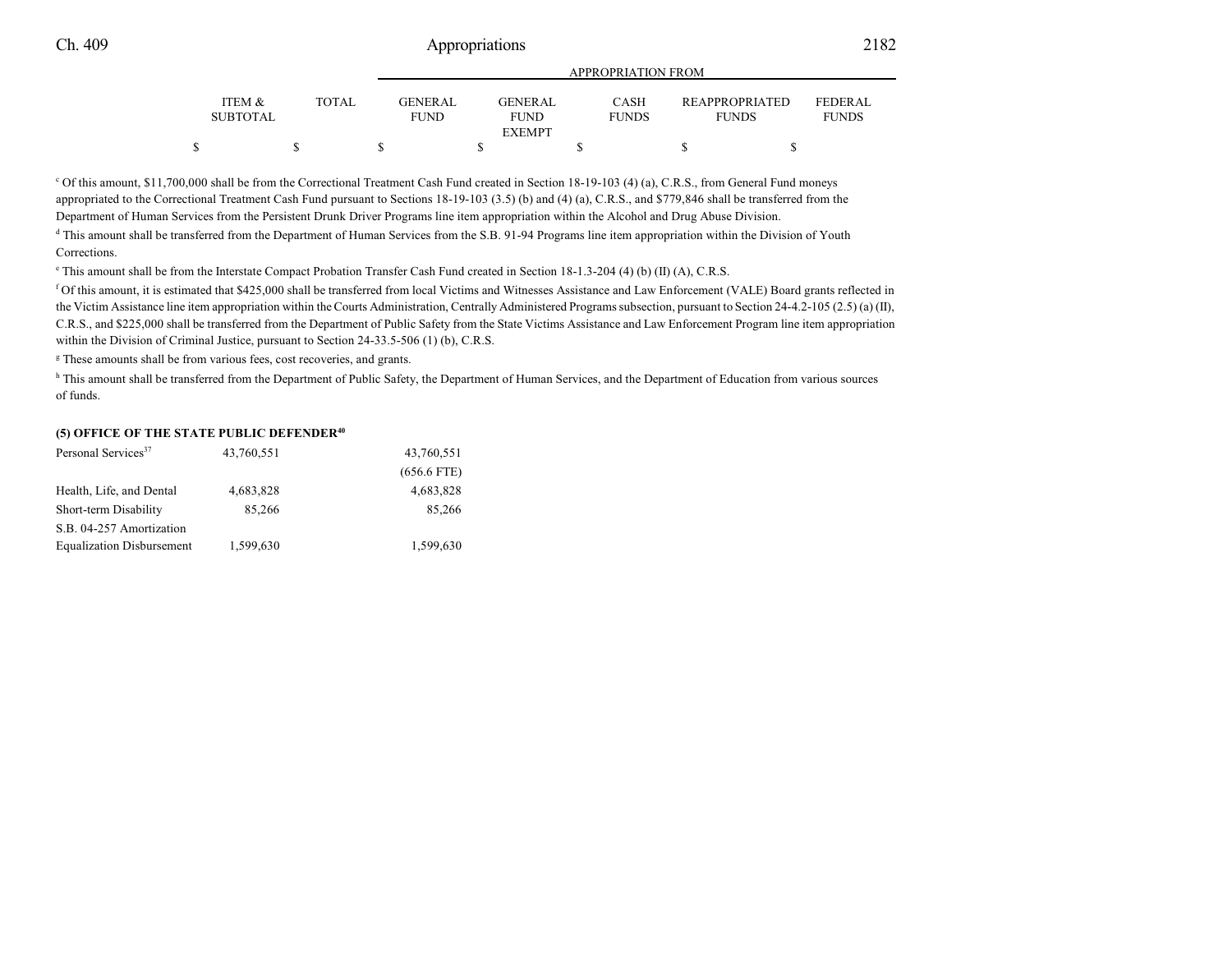| S.B. 06-235                      |           |                       |           |                   |
|----------------------------------|-----------|-----------------------|-----------|-------------------|
| Supplemental Amortization        |           |                       |           |                   |
| <b>Equalization Disbursement</b> | 1,439,218 |                       | 1,439,218 |                   |
| <b>Salary Survey</b>             | 5,640,158 |                       | 5,640,158 |                   |
| Merit Pay                        | 651,614   |                       | 651,614   |                   |
| <b>Operating Expenses</b>        | 1,512,139 |                       | 1,482,139 | $30,000^a$        |
| Vehicle Lease Payments           | 44,407    |                       | 44,407    |                   |
|                                  | 105,286   |                       | 105,286   |                   |
| Leased Space/Utilities           | 5,730,514 |                       | 5,730,514 |                   |
| <b>Automation Plan</b>           | 1,416,920 |                       | 1,416,920 |                   |
| <b>Attorney Registration</b>     | 99,045    |                       | 99,045    |                   |
|                                  | 118,377   |                       | 118,377   |                   |
| <b>Contract Services</b>         | 49,395    |                       | 49,395    |                   |
| <b>Mandated Costs</b>            | 4,315,888 |                       | 4,315,888 |                   |
| Grants                           | 120,000   |                       |           | $120,000^{\rm b}$ |
|                                  |           |                       |           | $(2.0$ FTE)       |
|                                  |           | <del>71,148,573</del> |           |                   |
|                                  |           | 71,228,784            |           |                   |

<sup>a</sup> This amount shall be from training fees.

<sup>b</sup> This amount shall be from funding provided by local governments for professional services provided by the Office of the State Public Defender.

## **(6) OFFICE OF THE ALTERNATE DEFENSE COUNSEL 41**

| Personal Services <sup>37</sup> | 805,230 | 805,230     |
|---------------------------------|---------|-------------|
|                                 | 899.230 | 899.230     |
|                                 |         | $(8.4$ FTE) |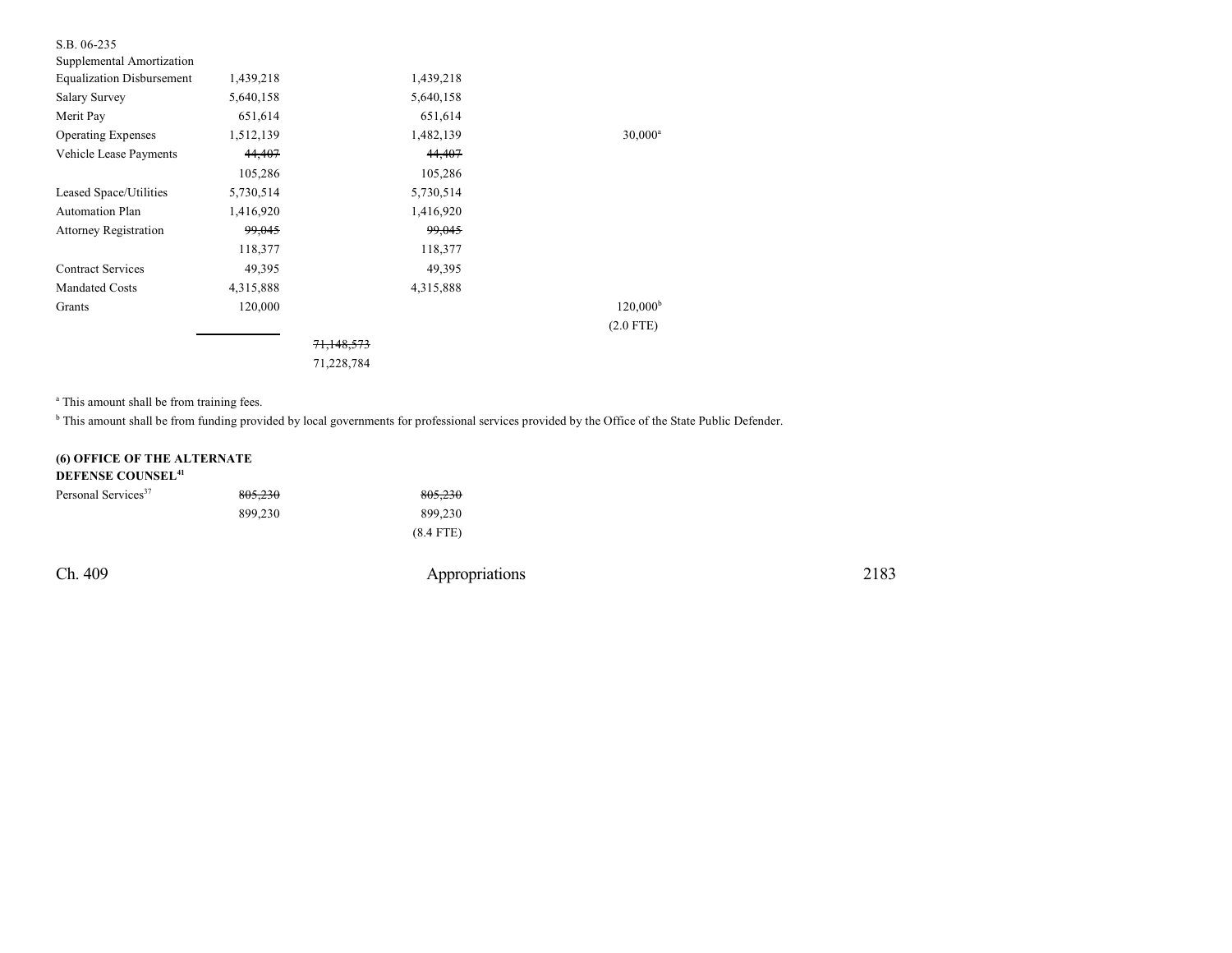|                                  |                           |            | APPROPRIATION FROM            |    |                                                |    |                             |                                       |                                |
|----------------------------------|---------------------------|------------|-------------------------------|----|------------------------------------------------|----|-----------------------------|---------------------------------------|--------------------------------|
|                                  | ITEM &<br><b>SUBTOTAL</b> | TOTAL      | <b>GENERAL</b><br><b>FUND</b> |    | <b>GENERAL</b><br><b>FUND</b><br><b>EXEMPT</b> |    | <b>CASH</b><br><b>FUNDS</b> | <b>REAPPROPRIATED</b><br><b>FUNDS</b> | <b>FEDERAL</b><br><b>FUNDS</b> |
| \$                               |                           | \$         | \$                            | \$ |                                                | \$ |                             | \$<br>\$                              |                                |
| Health, Life, and Dental         | 99,113                    |            | 99,113                        |    |                                                |    |                             |                                       |                                |
| Short-term Disability            | 1,230                     |            | 1,230                         |    |                                                |    |                             |                                       |                                |
| S.B. 04-257 Amortization         |                           |            |                               |    |                                                |    |                             |                                       |                                |
| <b>Equalization Disbursement</b> | 23,089                    |            | 23,089                        |    |                                                |    |                             |                                       |                                |
| S.B. 06-235                      |                           |            |                               |    |                                                |    |                             |                                       |                                |
| Supplemental Amortization        |                           |            |                               |    |                                                |    |                             |                                       |                                |
| <b>Equalization Disbursement</b> | 20,771                    |            | 20,771                        |    |                                                |    |                             |                                       |                                |
| <b>Salary Survey</b>             | 12,817                    |            | 12,817                        |    |                                                |    |                             |                                       |                                |
| Merit Pay                        | 10,408                    |            | 10,408                        |    |                                                |    |                             |                                       |                                |
| <b>Operating Expenses</b>        | 69,210                    |            | 69,210                        |    |                                                |    |                             |                                       |                                |
|                                  | 92,940                    |            | 92,940                        |    |                                                |    |                             |                                       |                                |
| Training and Conferences         | 40,000                    |            | 20,000                        |    |                                                |    | $20,000^a$                  |                                       |                                |
| Conflict of                      |                           |            |                               |    |                                                |    |                             |                                       |                                |
| <b>Interest Contracts</b>        | 20,234,616                |            | 20,234,616                    |    |                                                |    |                             |                                       |                                |
|                                  | 23,055,774                |            | 23,055,774                    |    |                                                |    |                             |                                       |                                |
| <b>Mandated Costs</b>            | 1,580,114                 |            | 1,580,114                     |    |                                                |    |                             |                                       |                                |
|                                  | 1,800,417                 |            | 1,800,417                     |    |                                                |    |                             |                                       |                                |
|                                  |                           | 22,896,598 |                               |    |                                                |    |                             |                                       |                                |
|                                  |                           | 26,055,789 |                               |    |                                                |    |                             |                                       |                                |

<sup>a</sup> This amount shall be from training fees.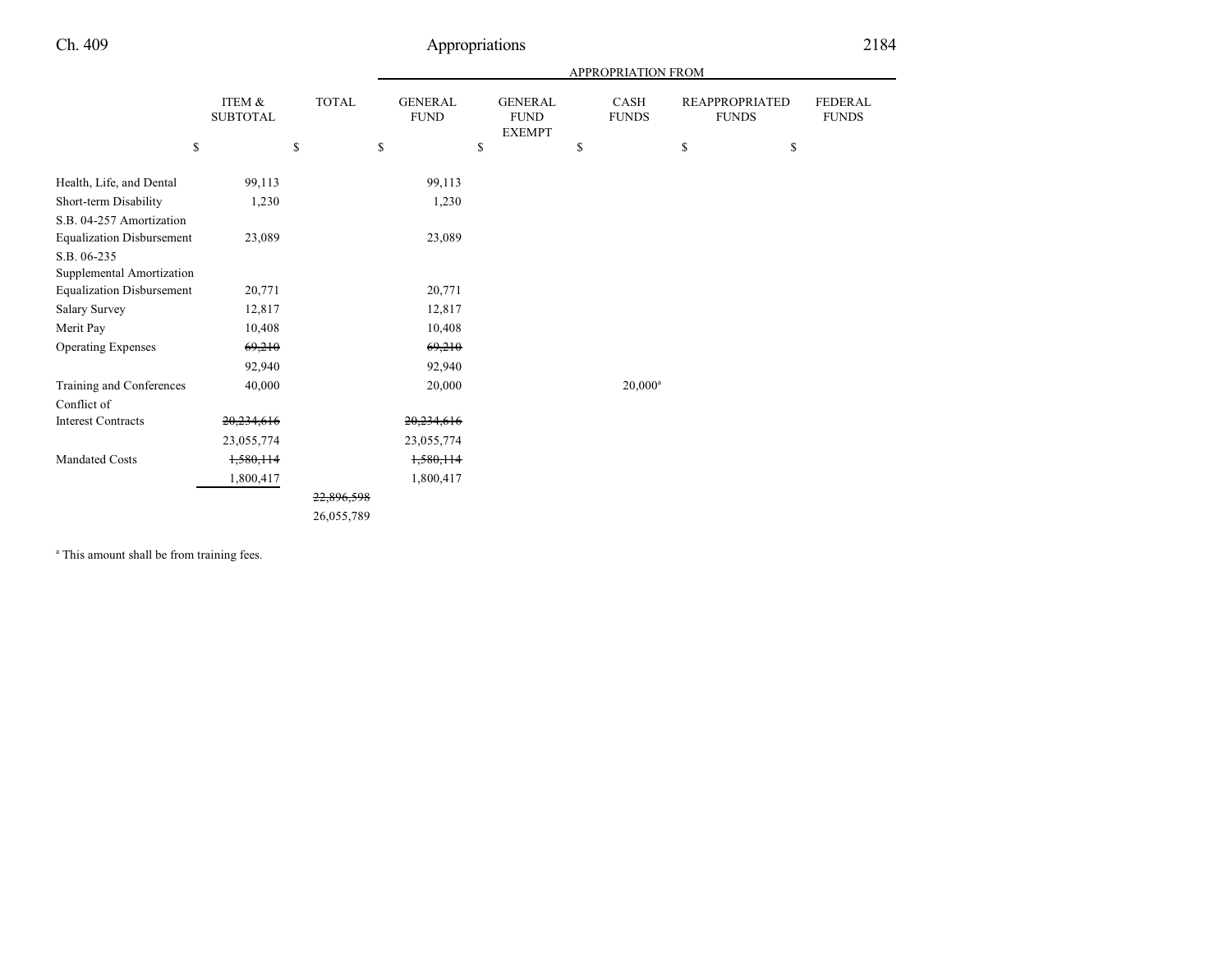## **(7) OFFICE OF THE CHILD'S REPRESENTATIVE 4 2**

| Personal Services <sup>37</sup>       | 1,902,541  |            | 1,902,541    |
|---------------------------------------|------------|------------|--------------|
|                                       |            |            | $(26.9$ FTE) |
| Health, Life, and Dental              | 248,490    |            | 248,490      |
| Short-term Disability                 | 3,347      |            | 3,347        |
| S.B. 04-257 Amortization              |            |            |              |
| <b>Equalization Disbursement</b>      | 62,833     |            | 62,833       |
| S.B. 06-235                           |            |            |              |
| Supplemental Amortization             |            |            |              |
| <b>Equalization Disbursement</b>      | 56,523     |            | 56,523       |
| <b>Salary Survey</b>                  | 34,879     |            | 34,879       |
| Merit Pay                             | 28,323     |            | 28,323       |
| <b>Operating Expenses</b>             | 159.929    |            | 159,929      |
|                                       | 188,889    |            | 188,889      |
| Leased Space                          | 102,120    |            | 102,120      |
| <b>CASA Contracts</b>                 | 1,020,000  |            | 1,020,000    |
| Training                              | 38,000     |            | 38,000       |
| Court Appointed Counsel <sup>43</sup> | 16,011,128 |            | 16,011,128   |
|                                       | 16,898,141 |            | 16,898,141   |
| <b>Mandated Costs</b>                 | 37,000     |            | 37,000       |
|                                       |            | 19,705,113 |              |
|                                       |            | 20,621,086 |              |
|                                       |            |            |              |

| (8) INDEPENDENT ETHICS COMMISSION <sup>44</sup> |         |  |  |  |  |
|-------------------------------------------------|---------|--|--|--|--|
| Personal Services                               | 189.180 |  |  |  |  |
|                                                 |         |  |  |  |  |
| Health, Life, and Dental                        | 12.249  |  |  |  |  |

Ch. 409

Appropriations

1 8 9,1 8 0 (2.0 F TE)

1 2,2 4 9

2 1 8 5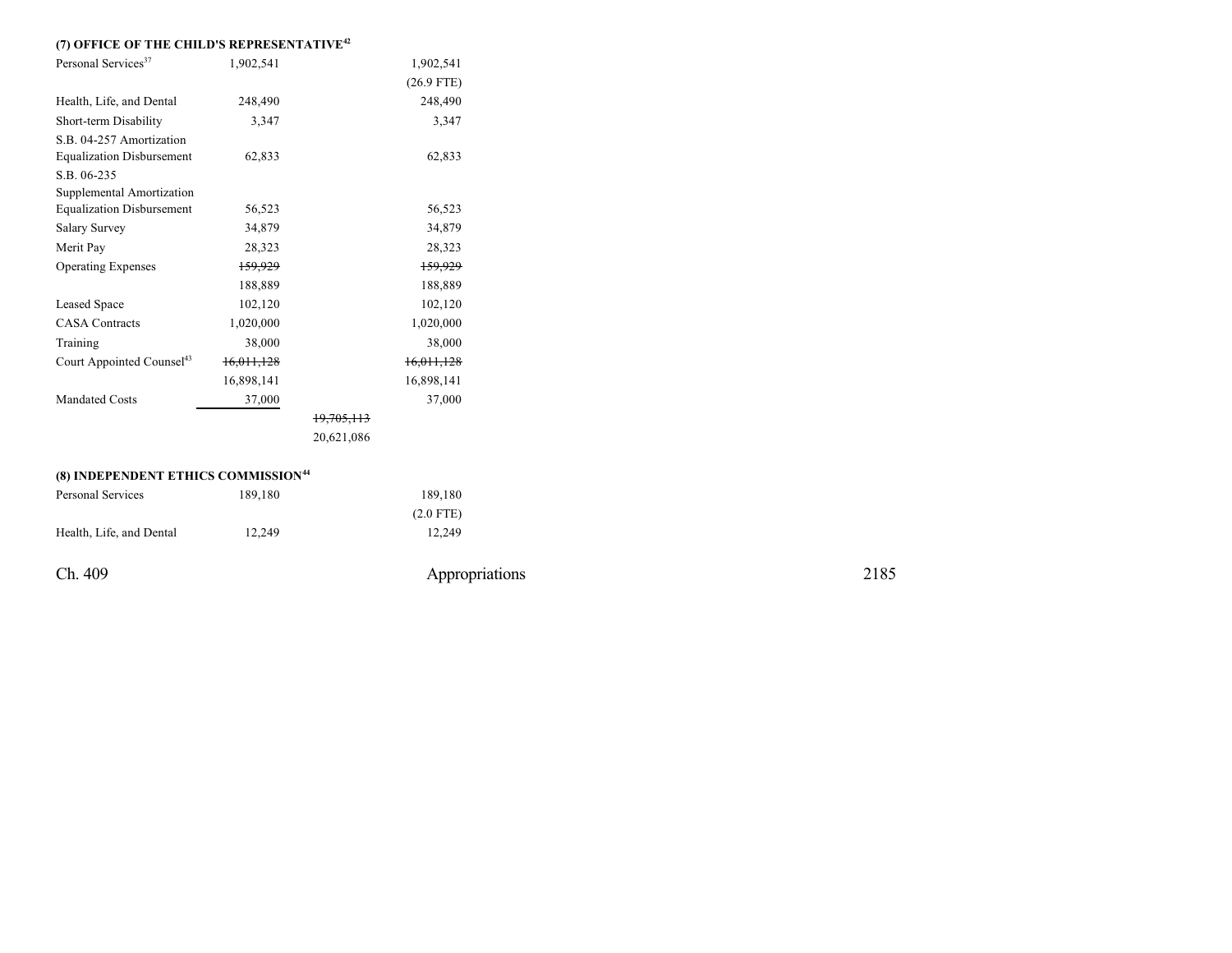|                                  | ITEM &<br><b>SUBTOTAL</b> | <b>TOTAL</b>  | <b>GENERAL</b><br><b>FUND</b> | <b>GENERAL</b><br><b>FUND</b><br><b>EXEMPT</b> | CASH<br><b>FUNDS</b>       | <b>REAPPROPRIATED</b><br><b>FUNDS</b> | <b>FEDERAL</b><br><b>FUNDS</b> |
|----------------------------------|---------------------------|---------------|-------------------------------|------------------------------------------------|----------------------------|---------------------------------------|--------------------------------|
| \$                               |                           | \$            | \$                            | \$                                             | \$                         | \$<br>\$                              |                                |
| Short-term Disability            | 328                       |               | 328                           |                                                |                            |                                       |                                |
| S.B. 04-257 Amortization         |                           |               |                               |                                                |                            |                                       |                                |
| <b>Equalization Disbursement</b> | 6,160                     |               | 6,160                         |                                                |                            |                                       |                                |
| S.B. 06-235                      |                           |               |                               |                                                |                            |                                       |                                |
| Supplemental Amortization        |                           |               |                               |                                                |                            |                                       |                                |
| <b>Equalization Disbursement</b> | 5,542                     |               | 5,542                         |                                                |                            |                                       |                                |
| <b>Salary Survey</b>             | 1,964                     |               | 1,964                         |                                                |                            |                                       |                                |
| Merit Pay                        | 1,595                     |               | 1,595                         |                                                |                            |                                       |                                |
| <b>Operating Expenses</b>        | 16,757                    |               | 16,757                        |                                                |                            |                                       |                                |
| Legal Services                   |                           |               |                               |                                                |                            |                                       |                                |
| for 900 hours                    | 81,972                    |               | 81,972                        |                                                |                            |                                       |                                |
|                                  |                           | 315,747       |                               |                                                |                            |                                       |                                |
| <b>TOTALS PART VIII</b>          |                           |               |                               |                                                |                            |                                       |                                |
| (JUDICIAL)                       |                           | \$546,480,115 | \$378,170,241                 |                                                | \$138,070,313 <sup>a</sup> | \$25,814,561                          | $$4,425,000$ <sup>b</sup>      |
|                                  |                           | \$550,730,490 | \$382,280,616                 |                                                | \$138,210,313 <sup>a</sup> |                                       |                                |

a Of this amount, \$37,659,983 contains an (I) notation.

<sup>b</sup> This amount contains an (I) notation.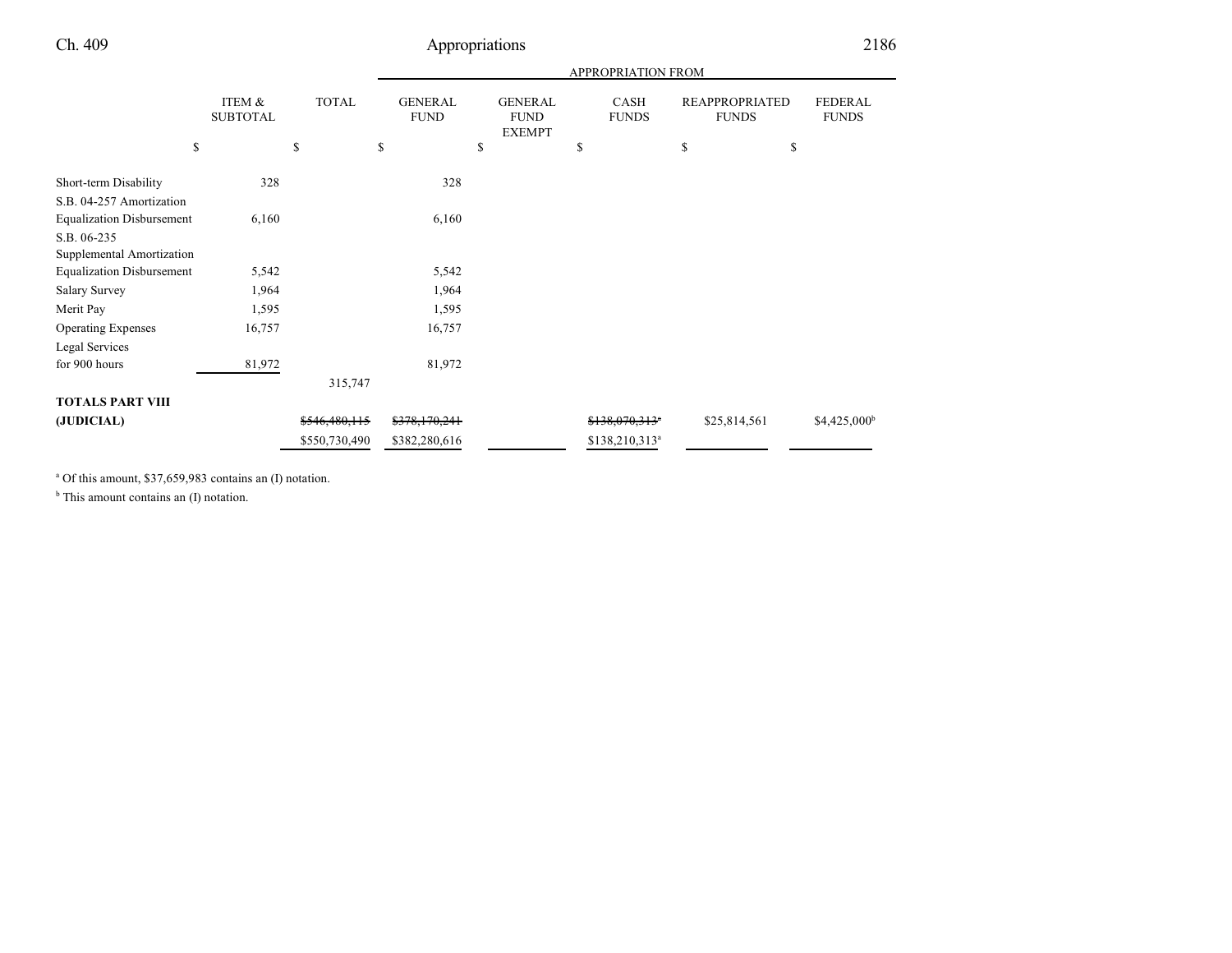**FOOTNOTES** -- The following statements are referenced to the numbered footnotes throughout section 2.

37 Judicial Department, SupremeCourt/Court of Appeals, AppellateCourt Programs; Trial Courts, TrialCourt Programs; Office of the State Public Defender, Personal Services; Office of the Alternate Defense Counsel, Personal Services; Office of the Child's Representative, Personal Services - In accordance with Section 13-30-104 (3), C.R.S., funding is provided for judicial compensation, as follows:

|                                                    | <b>FY 2012-13 Salary</b> | Increase | <b>FY 2013-14 Salary</b> |
|----------------------------------------------------|--------------------------|----------|--------------------------|
| Chief Justice, Supreme Court                       | \$142,708                | \$5,137  | \$147,845                |
| Associate Justice, Supreme Court                   | 139.660                  | 5,028    | 144,688                  |
| Chief Judge, Court of Appeals                      | 137,201                  | 4,939    | 142,140                  |
| Associate Judge, Court of Appeals                  | 134.128                  | 4.829    | 138,957                  |
| District Court Judge, Denver Juvenile Court Judge, |                          |          |                          |
| and Denver Probate Court Judge                     | 128.598                  | 4.630    | 133.228                  |
| County Court Judge                                 | 123,067                  | 4.430    | 127,497                  |

Funding is also provided in the Long Bill to maintain the salary of the State Public Defender at the level of an associate judge of the Court of Appeals, and to maintain the salaries of the Alternate Defense Counsel and the Executive Director of the Office of the Child's Representative at the level of a district court judge.

- 38 Judicial Department, Trial Courts, District Attorney Mandated Costs -- It is the intent of the General Assembly that \$353,500 of the amount appropriated for District Attorney Mandated Costs be used only to reimburse mandated costs associated with two cases: The People of the State of Colorado v. James Holmes (12CR1522); and The People v. Austin Reed Sigg (2012CR2899). Should reimbursable mandated costs incurred in FY 2013-14 for these two cases total less than \$353,500, it is the intent of the General Assembly that the unexpended funds revert to the General Fund.
- 39 Judicial Department, Probation and Related Services, Offender Treatment and Services It is the intent of the General Assembly that \$367,197 of the General Fund appropriation for Offender Treatment and Services be used to provide treatment and services for offenders participating in veterans treatment courts.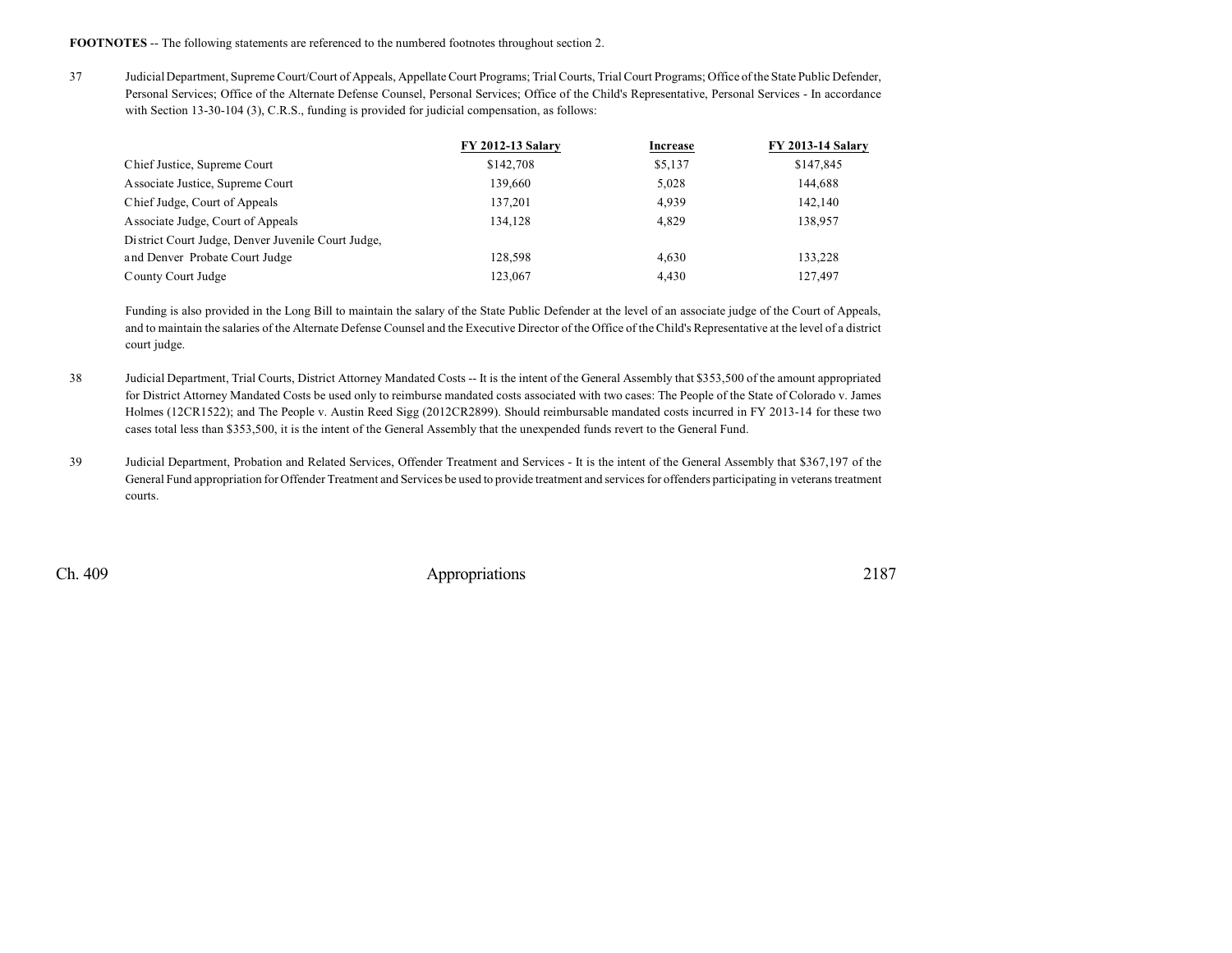| Ch. 409 | Appropriations                                                                                                                                                                                                                                                                                                                                                                                                                                                                                         | 2188 |
|---------|--------------------------------------------------------------------------------------------------------------------------------------------------------------------------------------------------------------------------------------------------------------------------------------------------------------------------------------------------------------------------------------------------------------------------------------------------------------------------------------------------------|------|
| 40      | Judicial Department, Office of the State Public Defender - In addition to the transfer authority provided in Section 24-75-108 (5), C.R.S., up to 2.5 percent<br>of the total Office of the State Public Defender appropriation may be transferred between line items in the Office of the State Public Defender.                                                                                                                                                                                      |      |
| 41      | Judicial Department, Office of the Alternate Defense Counsel - In addition to the transfer authority provided in Section 24-75-108 (5), C.R.S., up to 2.5<br>percent of the total Office of the Alternate Defense Counsel appropriation may be transferred between line items in the Office of the Alternate Defense<br>Counsel.                                                                                                                                                                       |      |
| 42      | Judicial Department, Office of the Child's Representative - In addition to the transfer authority provided in Section 24-75-108 (5), C.R.S., up to 2.5 percent<br>of the total Office of the Child's Representative's appropriation may be transferred between line items in the Office of the Child's Representative.                                                                                                                                                                                 |      |
| 43      | Judicial Department, Office of the Child's Representative, Court Appointed Counsel - It is the intent of the General Assembly that the Office of the Child's<br>Representative be authorized to utilize up to \$25,000 of this appropriation to fund a pilot program as authorized pursuant to Section 13-91-105 (1) (e),<br>C.R.S., for the purpose of evaluating alternatives to the appointment of child and family investigators and child's legal representatives in domestic relations<br>cases. |      |

44 Judicial Department, Independent Ethics Commission - In addition to the transfer authority provided in Section 24-75-108 (5), C.R.S., up to 10.0 percent of the total Independent Ethics Commission appropriation may be transferred between line items in the Independent Ethics Commission.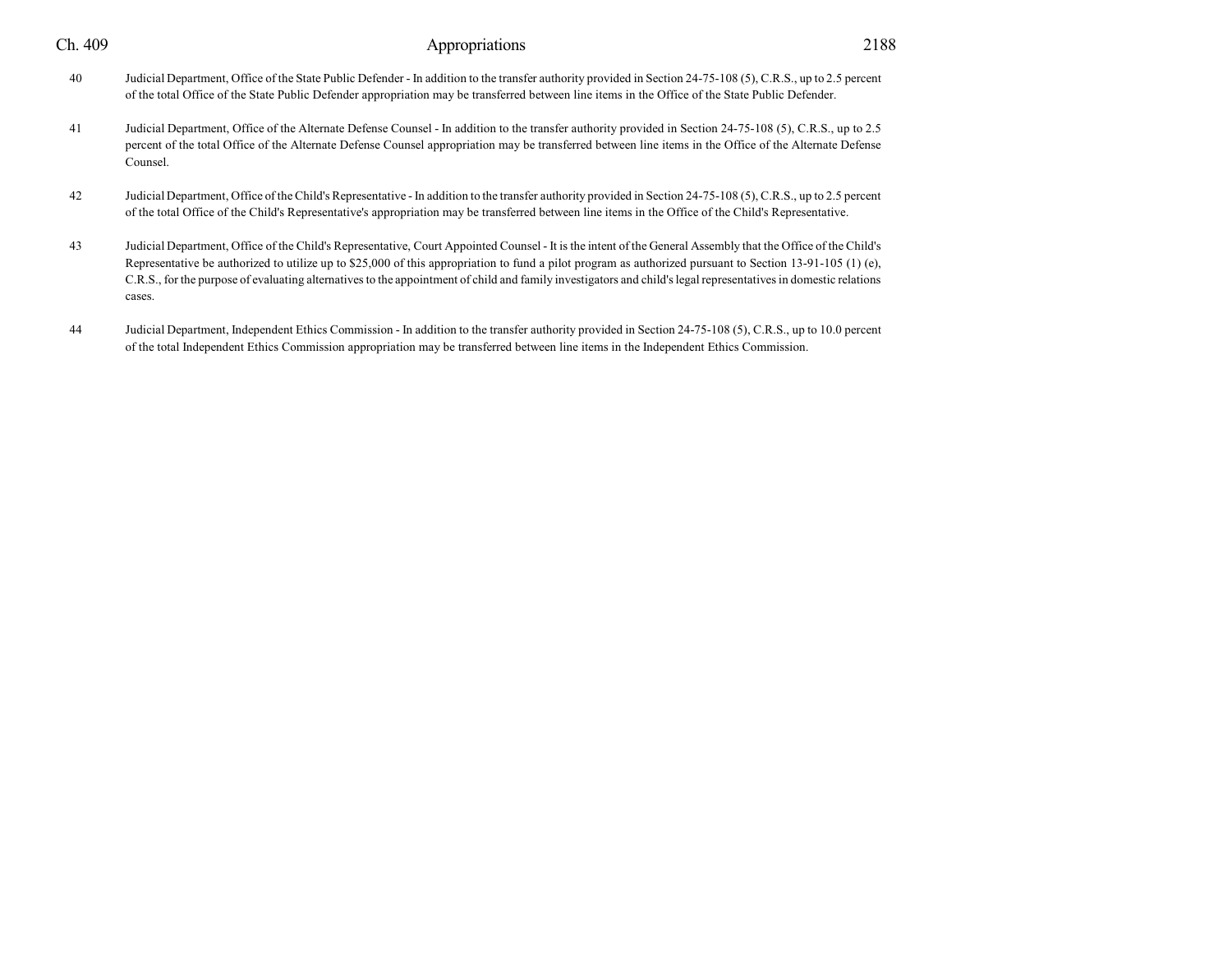**SECTION 2. Appropriation to the judicial department for the fiscal year beginning July 1, 2013.** In Session Laws of Colorado 2013, **amend** section 17 of chapter 336, (HB 13-1156), as follows:

Section 17. **Appropriation.** In addition to any other appropriation, there is hereby appropriated, out of any moneys in the general fund, not otherwise appropriated, to the judicial department, for the fiscal year beginning July 1, 2013, the sum of \$425,000 and 0.5 FTE, or so much thereof as may be necessary, to be allocated for the implementation of this act as follows:

(a) \$33,072 and 0.5 FTE for general courts administration for personalservices;

(b) \$475 \$3,475 for general courts administration for operating EXPENSES AND DIVERSION FUNDING COMMITTEE TRAVEL expenses;

(c) \$1,230 for courthouse capital/infrastructure maintenance; and

(d) \$390,223 \$387,223 for allocation to district attorney adult pretrial diversion programs.

**SECTION 3. Appropriation to the judicial department for the fiscal year beginning July 1, 2013.** In Session Laws of Colorado 2013, section 13 of chapter 341, (HB 13-1254), **amend** (2) as follows:

Section 13. **Appropriation.** (2) In addition to any other appropriation, there is hereby appropriated, out of any moneys in the restorative justice surcharge fund created in section 18-25-101 (3) (a), Colorado Revised Statutes, not otherwise appropriated, to the judicial department, for the fiscal year beginning July 1, 2013, the sum of  $\frac{$12,263}{$199,263}$  and 0.2 FTE, or so much thereof as may be necessary, to be allocated for the implementation of this act as follows:

(a) \$12,073 and 0.2 FTE for general courts administration for personalservices; and

(b) \$190 for general courts administration for operating expenses. EXPENSES; AND

(c) \$187,000 FOR THE RESTORATIVE JUSTICE PILOT PROJECT.

**SECTION 4. Appropriation to the judicial department for the fiscal year beginning July 1, 2013.** In Session Laws of Colorado 2013, section 6 of chapter 409, (HB 13-1230), **amend** (3) and **repeal** (1) as follows:

Section 6. **Appropriation.** (1) In addition to any other appropriation, there is hereby appropriated, out of any moneys in the general fund not otherwise appropriated, to the department of higher education, for the fiscal year beginning July 1, 2013, the sum of \$1,920, or so much thereof as may be necessary, to be allocated to the college opportunity fund program for stipends for students attending state institutions. Said sum is further reappropriated to the state board for community colleges and occupational education state system community colleges for the implementation of this act.